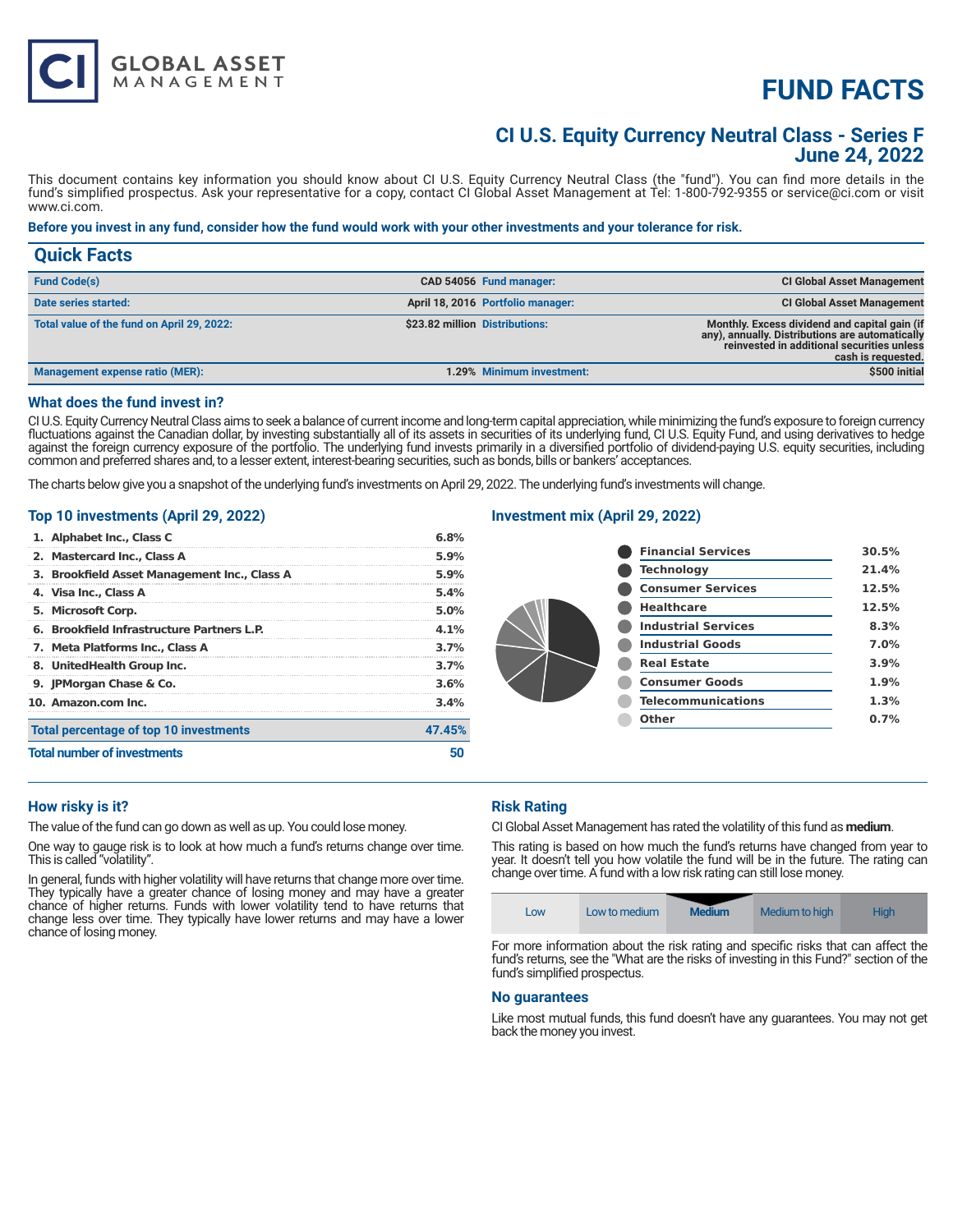# **CI U.S. Equity Currency Neutral Class - Series F**

#### **How has the fund performed?**

This section tells you how Series F securities of the fund have performed over the past 5 calendar year(s). Returns are after expenses have been deducted. These expenses reduce the fund's returns.

#### **Year-by-year returns**

This chart shows how Series F securities of the fund performed in each of the past 5 calendar year(s). This fund series dropped in value in 1 of the last 5 calendar year(s). The range of returns and change from year to year can help you assess how risky the fund has been in the past. It does not tell you how the fund will perform in the future.



#### **Best and worst 3-month returns**

This table shows the best and worst returns for Series F securities of the fund in a 3-month period over the past 5 calendar year(s). The best and worst 3-month returns could be higher or lower in the future. Consider how much of a loss you could afford to take in a short period of time.

|                     | <b>Return</b> | 3 months ending | If you invested \$1,000 at the beginning of the period |
|---------------------|---------------|-----------------|--------------------------------------------------------|
| <b>Best return</b>  | 16.4%         | June 30. 2020   | Your investment would rise to \$1,164                  |
| <b>Worst return</b> | -24.4%        | March 31, 2020  | Your investment would drop to \$756                    |

#### **Average return**

As at April 29, 2022, a person who invested \$1,000 in Series F securities of the fund since inception has \$1,661. This works out to an annual compounded rate of return of 8.8%.

# **Who is this fund for?**

#### **This fund may be suitable for you if you:**

- are willing to accept a medium degree of risk
- are seeking a regular source of income and the potential for capital appreciation
- are seeking to add U.S. exposure to your investment portfolio<br>• are seeking to substantially bedge your exposure to 1
- are seeking to substantially hedge your exposure to foreign currency fluctuations
- are planning to hold your investment for the long term

# **A word about tax**

In general, you'll have to pay income tax on any money you make on a fund. How much you pay depends on the tax laws where you live and whether or not you hold the fund in a registered plan such as a Registered Retirement Savings Plan, or a Tax-Free Savings Account. Keep in mind that if you hold your fund in a non-registered account, fund distributions are included in your taxable income, whether you get them in cash or have them reinvested.